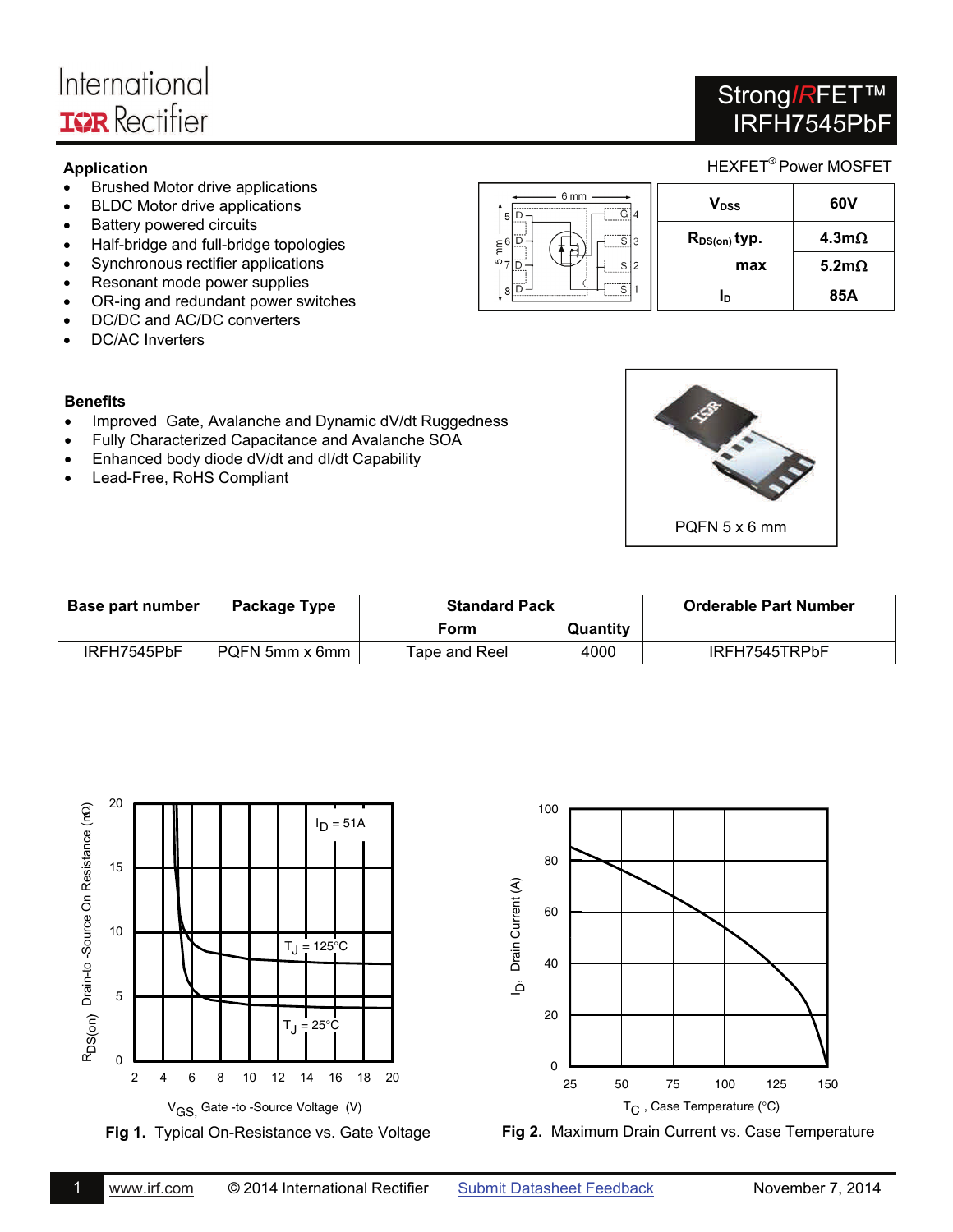

### **Absolute Maximum Rating**

| Symbol                                                     |                                      |                                                                            | <b>Parameter</b> |      |              | Max.                                                  |                                                          |        | <b>Units</b> |
|------------------------------------------------------------|--------------------------------------|----------------------------------------------------------------------------|------------------|------|--------------|-------------------------------------------------------|----------------------------------------------------------|--------|--------------|
| $I_D \otimes T_{C(Bottom)} = 25^{\circ}C$                  |                                      | Continuous Drain Current, V <sub>GS</sub> @ 10V                            |                  |      | 85           |                                                       |                                                          |        |              |
| $I_D \otimes T_{C(Bottom)} = 100^{\circ}C$                 |                                      | Continuous Drain Current, V <sub>GS</sub> @ 10V                            |                  | 54   |              |                                                       | A                                                        |        |              |
| <b>I</b> <sub>DM</sub>                                     |                                      | Pulsed Drain Current 1                                                     |                  |      | 340          |                                                       |                                                          |        |              |
| $P_D$ @T <sub>c</sub> = 25°C                               |                                      | Maximum Power Dissipation                                                  |                  |      |              | 83                                                    |                                                          | W      |              |
|                                                            |                                      | <b>Linear Derating Factor</b>                                              |                  |      |              | 0.67                                                  |                                                          | W/°C   |              |
| $V_{GS}$                                                   |                                      | Gate-to-Source Voltage                                                     |                  |      |              | ± 20                                                  |                                                          | $\vee$ |              |
| $\overline{T}_J$<br><b>T</b> <sub>STG</sub>                |                                      | Operating Junction and<br>Storage Temperature Range                        |                  |      |              | $-55$ to $+150$                                       |                                                          |        | $^{\circ}C$  |
| <b>Avalanche Characteristics</b>                           |                                      |                                                                            |                  |      |              |                                                       |                                                          |        |              |
| EAS (Thermally limited)                                    |                                      | Single Pulse Avalanche Energy 2                                            |                  |      |              |                                                       | 102                                                      |        |              |
| E <sub>AS</sub> (Thermally limited)                        |                                      | Single Pulse Avalanche Energy ®                                            |                  |      |              |                                                       | 160                                                      |        | mJ           |
| $I_{AR}$                                                   |                                      | Avalanche Current 1                                                        |                  |      |              | See Fig 15, 16, 23a, 23b                              |                                                          |        | A            |
| $E_{AR}$<br>Repetitive Avalanche Energy 1                  |                                      |                                                                            |                  |      |              |                                                       |                                                          | mJ     |              |
| <b>Thermal Resistance</b>                                  |                                      |                                                                            |                  |      |              |                                                       |                                                          |        |              |
| Symbol                                                     |                                      | <b>Parameter</b>                                                           |                  |      | Max.<br>Typ. |                                                       | <b>Units</b>                                             |        |              |
| $R_{\theta JC}$ (Bottom)                                   | Junction-to-Case 2                   |                                                                            |                  |      |              |                                                       |                                                          | 1.5    |              |
| $R_{\theta$ J $C}$ (Top)                                   |                                      | Junction-to-Case 2                                                         |                  |      | 22           |                                                       | $^{\circ}$ C/W                                           |        |              |
| $R_{\theta JA}$                                            |                                      | Junction-to-Ambient <sup>®</sup>                                           |                  |      |              | 34                                                    |                                                          |        |              |
| $R_{\theta$ JA (<10s)                                      |                                      | Junction-to-Ambient <sup>®</sup>                                           |                  |      |              | 23                                                    |                                                          |        |              |
|                                                            |                                      | Static $@T_J = 25°C$ (unless otherwise specified)                          |                  |      |              |                                                       |                                                          |        |              |
| Symbol                                                     |                                      | <b>Parameter</b>                                                           | Min.             | Typ. | Max.         | <b>Units</b>                                          | <b>Conditions</b>                                        |        |              |
| $V_{(BR)$ DSS                                              |                                      | Drain-to-Source Breakdown Voltage                                          | 60               |      |              | V                                                     | $V_{GS}$ = 0V, $I_D$ = 250µA                             |        |              |
|                                                            |                                      | ∆V <sub>(BR)DSS</sub> /∆T <sub>J</sub> Breakdown Voltage Temp. Coefficient |                  | 49   |              | mV/°C Reference to 25°C, $I_D = 1 \text{mA} \oplus I$ |                                                          |        |              |
| $R_{DS(on)}$                                               | Static Drain-to-Source On-Resistance |                                                                            |                  | 4.3  | 5.2          | $m\Omega$                                             | $V_{GS}$ = 10V, $I_D$ = 51A                              |        |              |
|                                                            |                                      |                                                                            | 6.0              |      |              | $V_{GS}$ = 6.0V, $I_D$ = 26A                          |                                                          |        |              |
| $V_{GS(th)}$                                               | Gate Threshold Voltage               |                                                                            | 2.1              |      | 3.7          | V                                                     | $V_{DS} = V_{GS}$ , $I_D = 100 \mu A$                    |        |              |
| Drain-to-Source Leakage Current<br><b>I</b> <sub>DSS</sub> |                                      |                                                                            |                  | 1.0  | μA           | $V_{DS}$ =60 V, $V_{GS}$ = 0V                         |                                                          |        |              |
|                                                            |                                      |                                                                            |                  |      | 150          |                                                       | $V_{DS}$ =60V,V <sub>GS</sub> = 0V,T <sub>J</sub> =125°C |        |              |
| $I_{GSS}$                                                  |                                      | Gate-to-Source Forward Leakage                                             |                  |      | 100          | nA                                                    | $V_{GS}$ = 20V                                           |        |              |
|                                                            |                                      | Gate-to-Source Reverse Leakage                                             |                  |      | $-100$       |                                                       | $V_{GS}$ = -20V                                          |        |              |

#### **Notes:**

Repetitive rating; pulse width limited by max. junction temperature.

 $\textcircled{1}$  Limited by T<sub>Jmax</sub>, starting T<sub>J</sub> = 25°C, L = 78µH, R<sub>G</sub> = 50 $\Omega$ , I<sub>AS</sub> = 51A, V<sub>GS</sub> = 10V.

 $\boxed{\mathsf{R}_{\mathsf{G}}}$   $\boxed{\mathsf{Gate}}$  Resistance  $\boxed{\mathsf{---}}$   $\boxed{2.5}$   $\boxed{\mathsf{---}}$   $\boxed{\Omega}$ 

- **3**  $I_{SD} \leq 51A$ , di/dt  $\leq 1212A/\mu s$ ,  $V_{DD} \leq V_{(BR)DSS}$ ,  $T_J \leq 175^{\circ}C$ .
- $\circledast$  Pulse width  $\leq 400 \mu s$ ; duty cycle  $\leq 2\%$ .
- $\circ$  C<sub>oss</sub> eff. (TR) is a fixed capacitance that gives the same charging time as C<sub>oss</sub> while V<sub>DS</sub> is rising from 0 to 80% V<sub>DSS</sub>.
- $\circledast$  C<sub>oss</sub> eff. (ER) is a fixed capacitance that gives the same energy as C<sub>oss</sub> while V<sub>DS</sub> is rising from 0 to 80% V<sub>DSS</sub>.
- $\oslash$  R<sub>e</sub> is measured at T<sub>J</sub> approximately 90°C.
- $\circledast$  Limited by T<sub>Jmax</sub>, starting T<sub>J</sub> = 25°C, L = 1mH, R<sub>G</sub> = 50 $\Omega$ , I<sub>AS</sub> = 18A, V<sub>GS</sub> = 10V.
- When mounted on 1 inch square PCB (FR-4). Please refer to AN-994 for more details: <http://www.irf.com/technical-info/appnotes/an-994.pdf>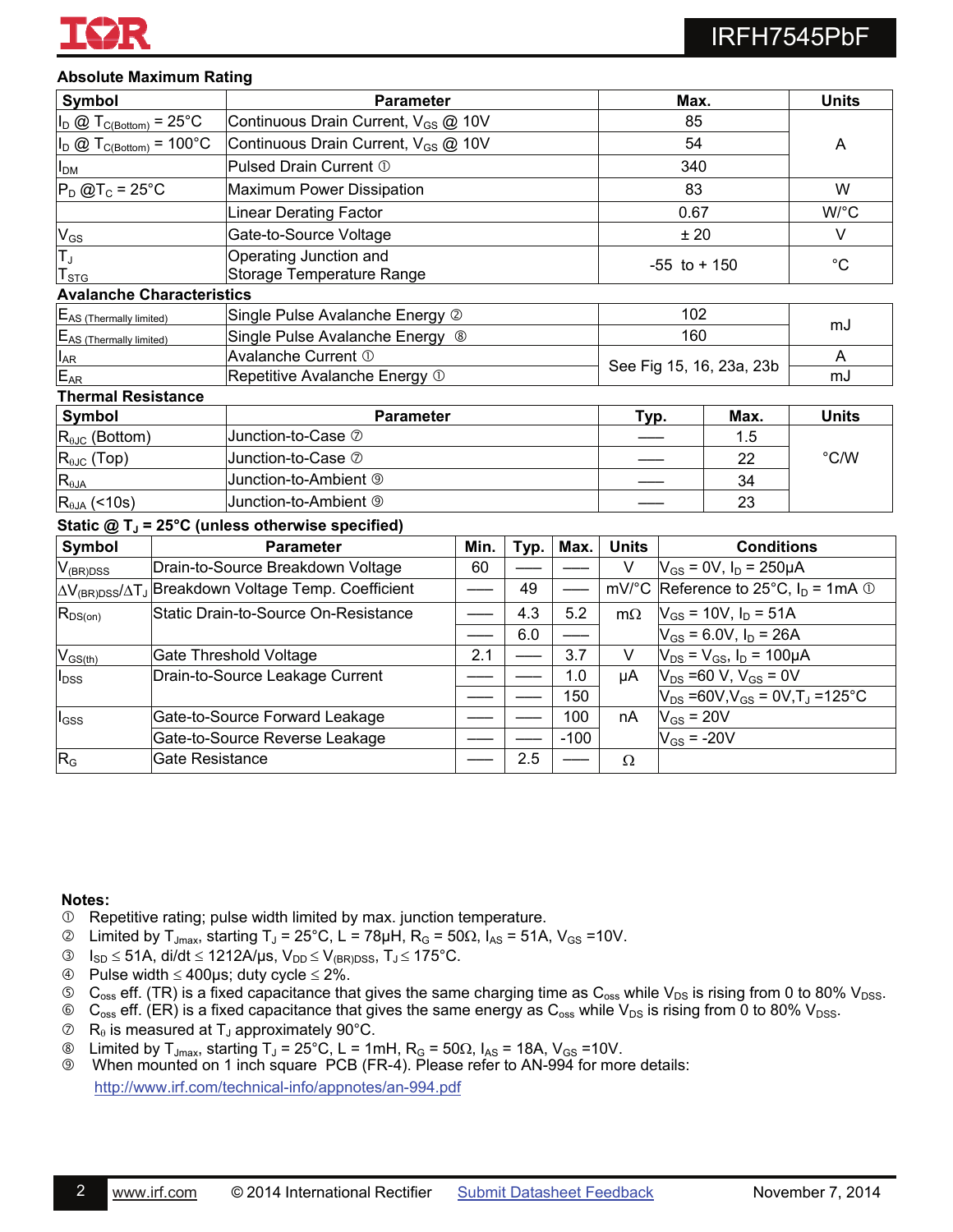

| Symbol                       | <b>Parameter</b>                                           | Min. | Typ. | Max. Units |              | <b>Conditions</b>                                               |
|------------------------------|------------------------------------------------------------|------|------|------------|--------------|-----------------------------------------------------------------|
| <u>gfs</u>                   | <b>Forward Transconductance</b>                            | 140  |      |            | S.           | $V_{DS}$ = 10V, $I_D$ = 51A                                     |
| $Q_{g}$                      | <b>Total Gate Charge</b>                                   |      | 73   | 110        |              | $I_D = 51A$                                                     |
| $Q_{\underline{\text{gs}}}$  | Gate-to-Source Charge                                      |      | 19   |            | nC           | $V_{DS}$ = 30V                                                  |
| $\mathsf{Q}_{\text{gd}}$     | Gate-to-Drain Charge                                       |      | 22   |            |              | $V_{GS}$ = 10V                                                  |
| $\mathsf{Q}_{\mathsf{sync}}$ | Total Gate Charge Sync. (Qg - Qgd)                         |      | 51   |            |              |                                                                 |
| $t_{d(on)}$                  | Turn-On Delay Time                                         |      | 8.6  |            |              | $V_{DD}$ = 30V                                                  |
| $t_r$                        | <b>Rise Time</b>                                           |      | 26   |            |              | $I_D = 51A$                                                     |
| $t_{d(\rm off)}$             | <b>Turn-Off Delay Time</b>                                 |      | 43   |            | ns           | $RG = 2.7\Omega$                                                |
| $t_f$                        | Fall Time                                                  |      | 16   |            |              | $V_{GS}$ = 10V $\circledA$                                      |
| $C_{\text{iss}}$             | Input Capacitance                                          |      | 3890 |            |              | $V_{GS} = 0V$                                                   |
| $\overline{C_{\text{oss}}}$  | <b>Output Capacitance</b>                                  |      | 365  |            |              | $V_{DS}$ = 25V                                                  |
| $C_{\underline{rss}}$        | Reverse Transfer Capacitance                               |      | 220  |            | pF           | $f = 1.0$ MHz, See Fig.7                                        |
| $C_{\text{oss eff.}(ER)}$    | <b>Effective Output Capacitance</b><br>(Energy Related)    |      | 370  |            |              | $V_{GS}$ = 0V, VDS = 0V to 48V $\circledcirc$                   |
| $C_{\text{oss eff.}(TR)}$    | Output Capacitance (Time Related)                          |      | 470  |            |              | $V_{GS}$ = 0V, VDS = 0V to 48V <sup>©</sup>                     |
| <b>Diode Characteristics</b> |                                                            |      |      |            |              |                                                                 |
| Symbol                       | <b>Parameter</b>                                           | Min. | Typ. | Max.       | <b>Units</b> | <b>Conditions</b>                                               |
| $I_{\rm S}$                  | <b>Continuous Source Current</b><br>(Body Diode)           |      |      | 85         | A            | MOSFET symbol<br>showing the                                    |
| $I_{\text{SM}}$              | <b>Pulsed Source Current</b><br>(Body Diode)<br>$^{\circ}$ |      |      | 340        |              | integral reverse<br>p-n junction diode.                         |
| $V_{SD}$                     | Diode Forward Voltage                                      |      |      | 1.2        | V.           | $T_J = 25^{\circ}C, I_S = 51A, V_{GS} = 0V$ 4                   |
| dv/dt                        | Peak Diode Recovery dv/dt <sup>@</sup>                     |      | 8.1  |            |              | V/ns $ T_{J} = 150^{\circ}C$ , $I_{S} = 51A$ , $V_{DS} = 60V$ @ |
|                              |                                                            |      | 32   |            |              | $T_J = 25^{\circ}C$ $V_{DD} = 51V$                              |
| $t_{rr}$                     | Reverse Recovery Time                                      |      | 34   |            | ns           | <u>T」= 125°C</u><br>$I_F = 51A,$                                |
|                              |                                                            |      | 30   |            |              | $T_{\text{J}} = 25^{\circ}$ C di/dt = 100A/µs $\circledcirc$    |
| $Q_{rr}$                     | Reverse Recovery Charge                                    |      | 38   |            | nC           | $T_{J}$ = 125 $^{\circ}$ C                                      |
| $I_{RRM}$                    | <b>Reverse Recovery Current</b>                            |      | 1.7  |            | A            | $T_J = 25^{\circ}C$                                             |

#### **Dynamic Electrical Characteristics @ T<sub>J</sub> = 25°C (unless otherwise specified)**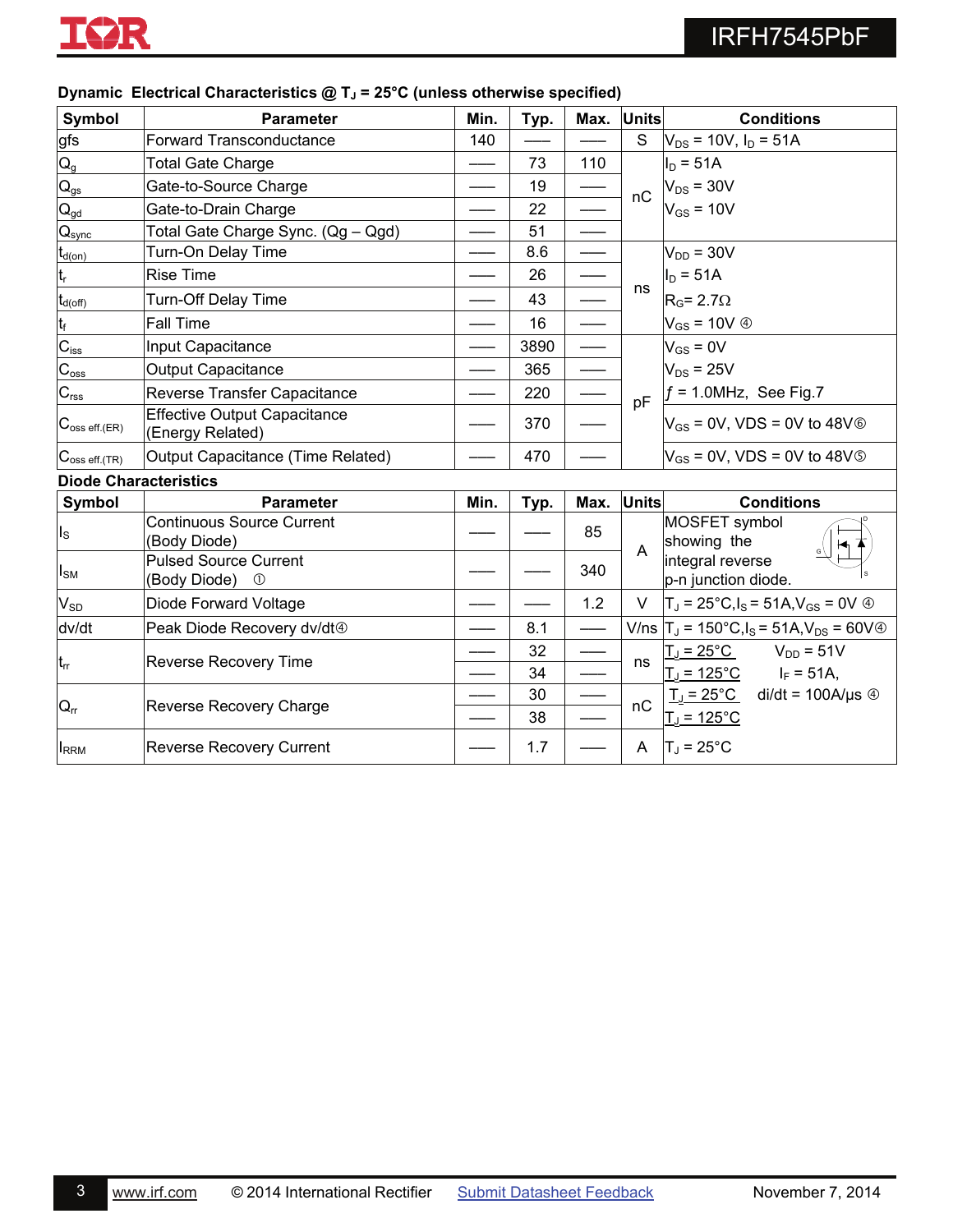







**Fig 7.** Typical Capacitance vs. Drain-to-Source Voltage







**Fig 5.** Typical Transfer Characteristics **Fig 6.** Normalized On-Resistance vs. Temperature

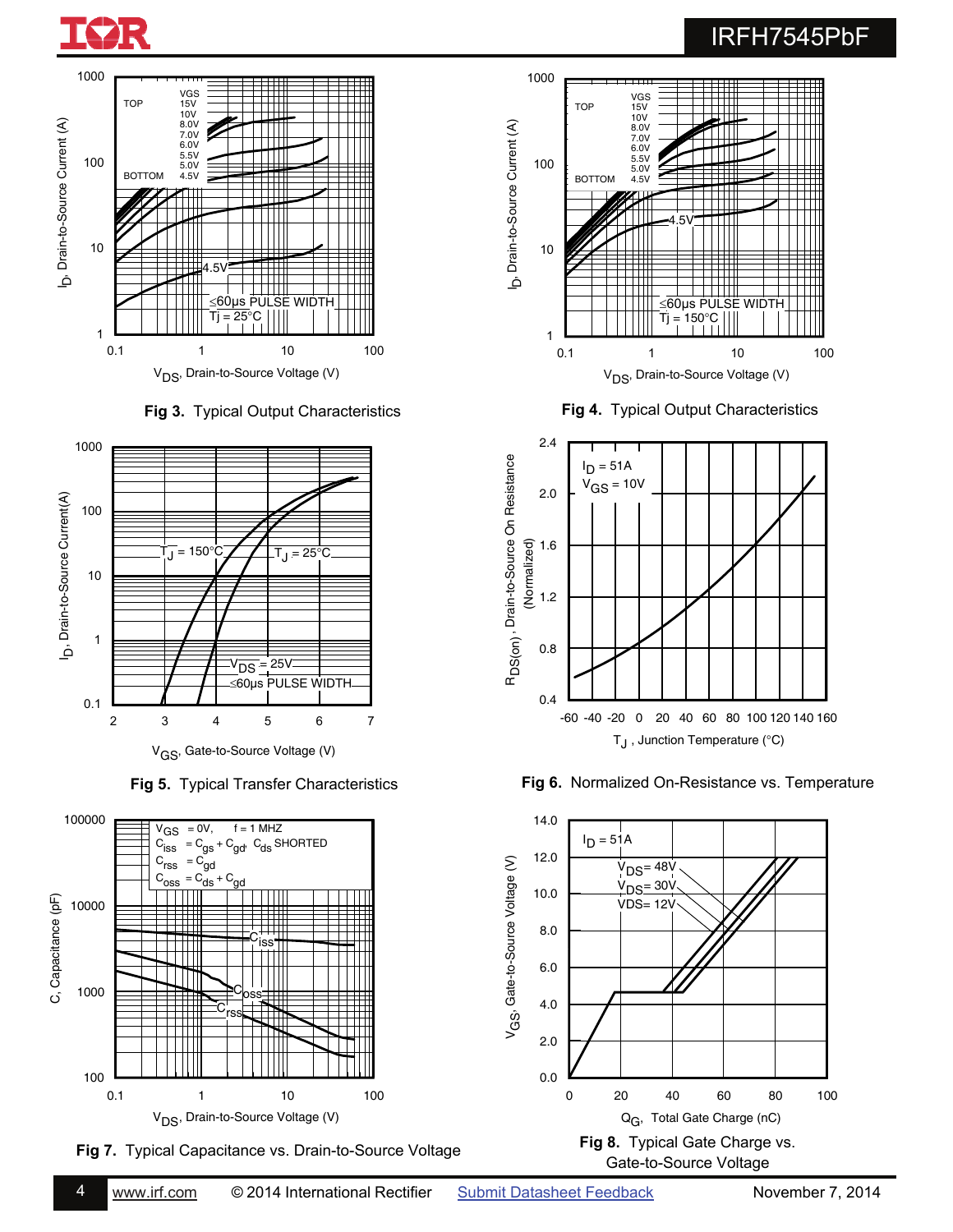



**Fig 9.** Typical Source-Drain Diode Forward Voltage



**Fig 11.** Drain-to-Source Breakdown Voltage



**Fig 13.** Typical On-Resistance vs. Drain Current



**Fig 10.** Maximum Safe Operating Area



Fig 12. Typical C<sub>oss</sub> Stored Energy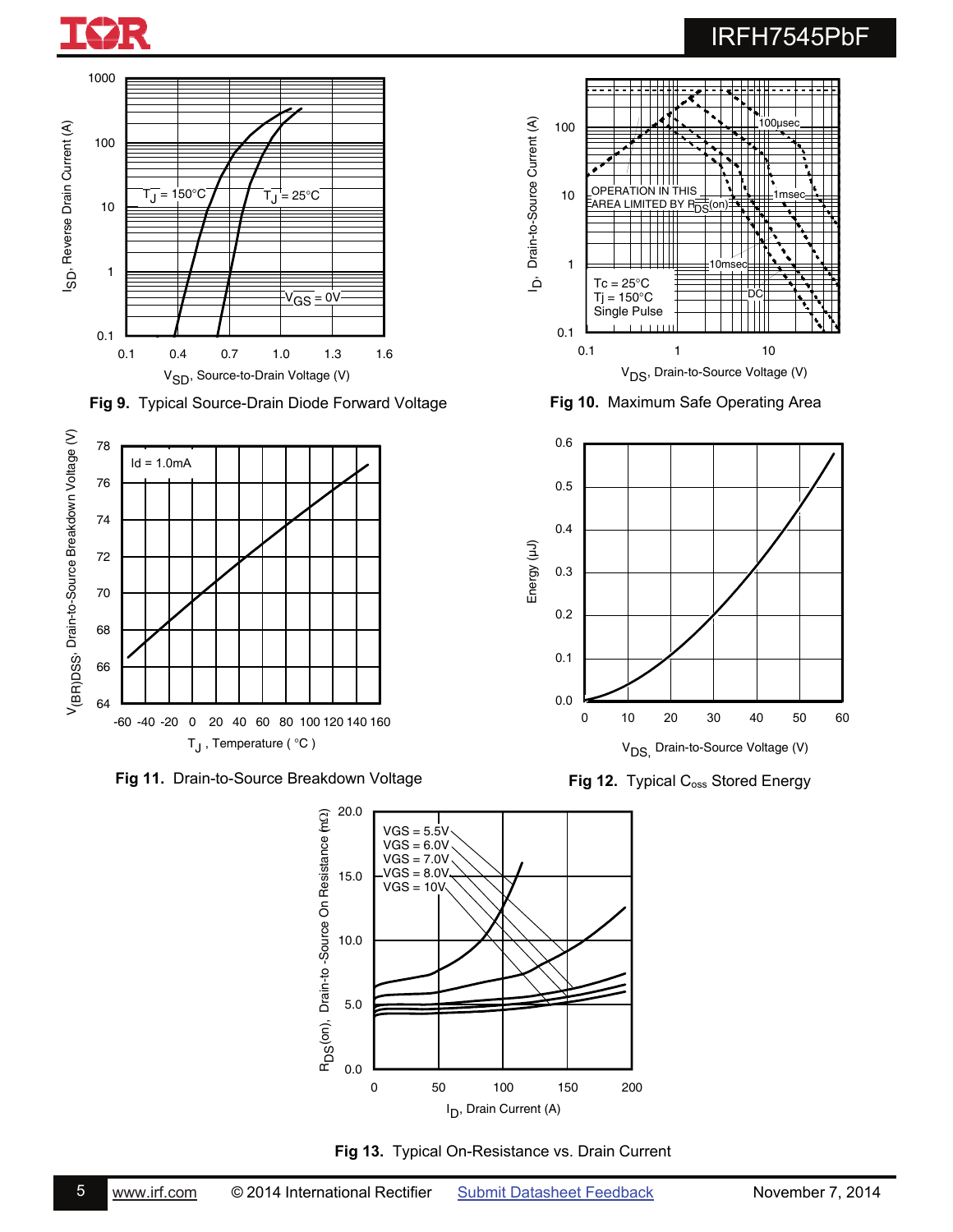









**Fig 16.** Maximum Avalanche Energy vs. Temperature

6 [www.irf.com](http://www.irf.com/) © 2014 International Rectifier [Submit Datasheet Feedback](http://ec.irf.com/v6/en/US/adirect/ir?cmd=LogDatasheetFeedback&sku=IRFH7545PbF&date=20141107) November 7, 2014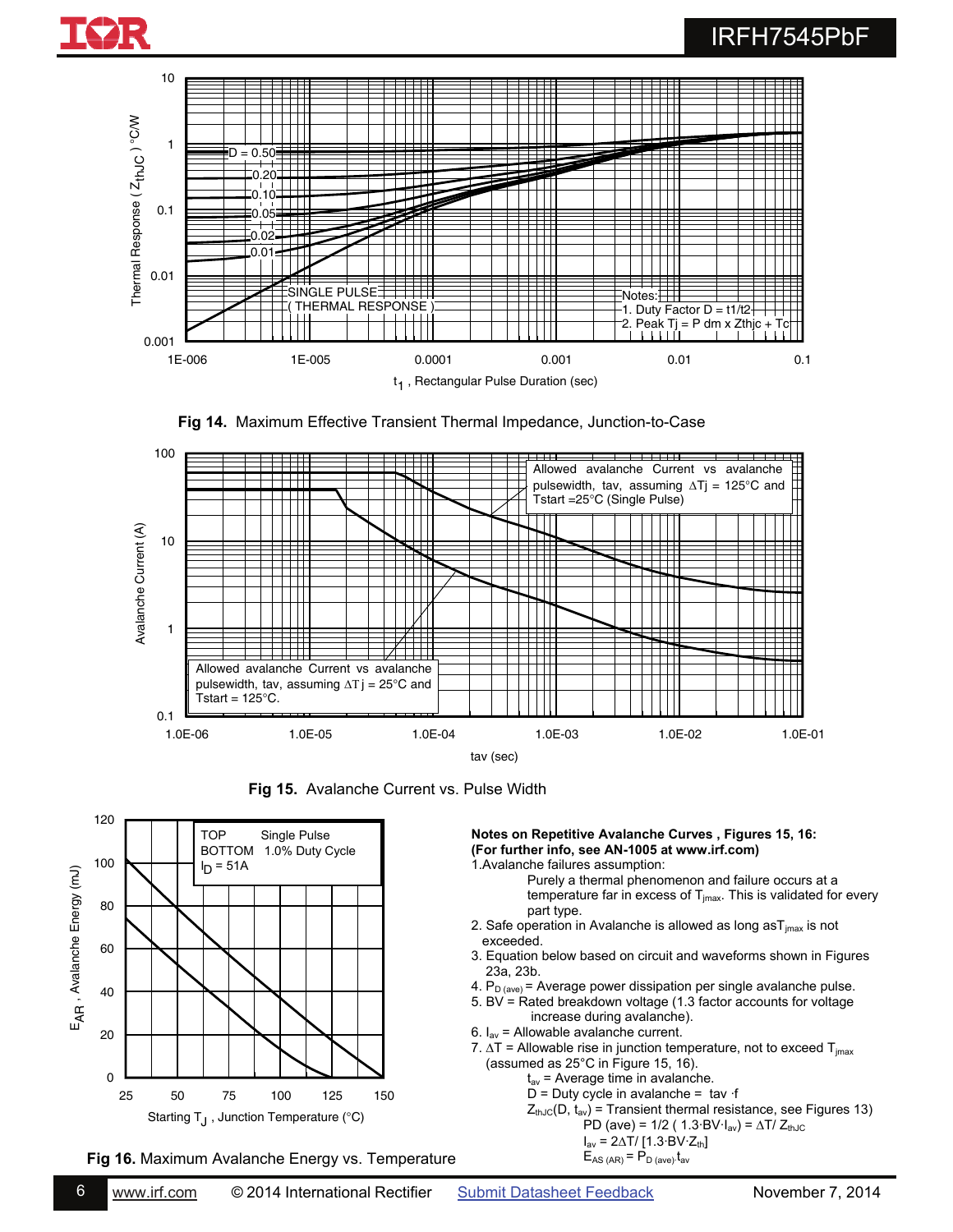



**Fig 17.** Threshold Voltage vs. Temperature



**Fig 19.** Typical Recovery Current vs. dif/dt **Fig 20.** Typical Stored Charge vs. dif/dt





**Fig 18.** Typical Recovery Current vs. dif/dt

0

3

6

I R R M (A)

9

12

l<sub>F</sub> = 34A  $V_R = 51V$  $T_J = 25^{\circ}C$  $T_J = 125^{\circ}C -$ 

Ÿ

0 200 400 600 800 1000  $di_{\mathsf{F}}$  /dt (A/µs)



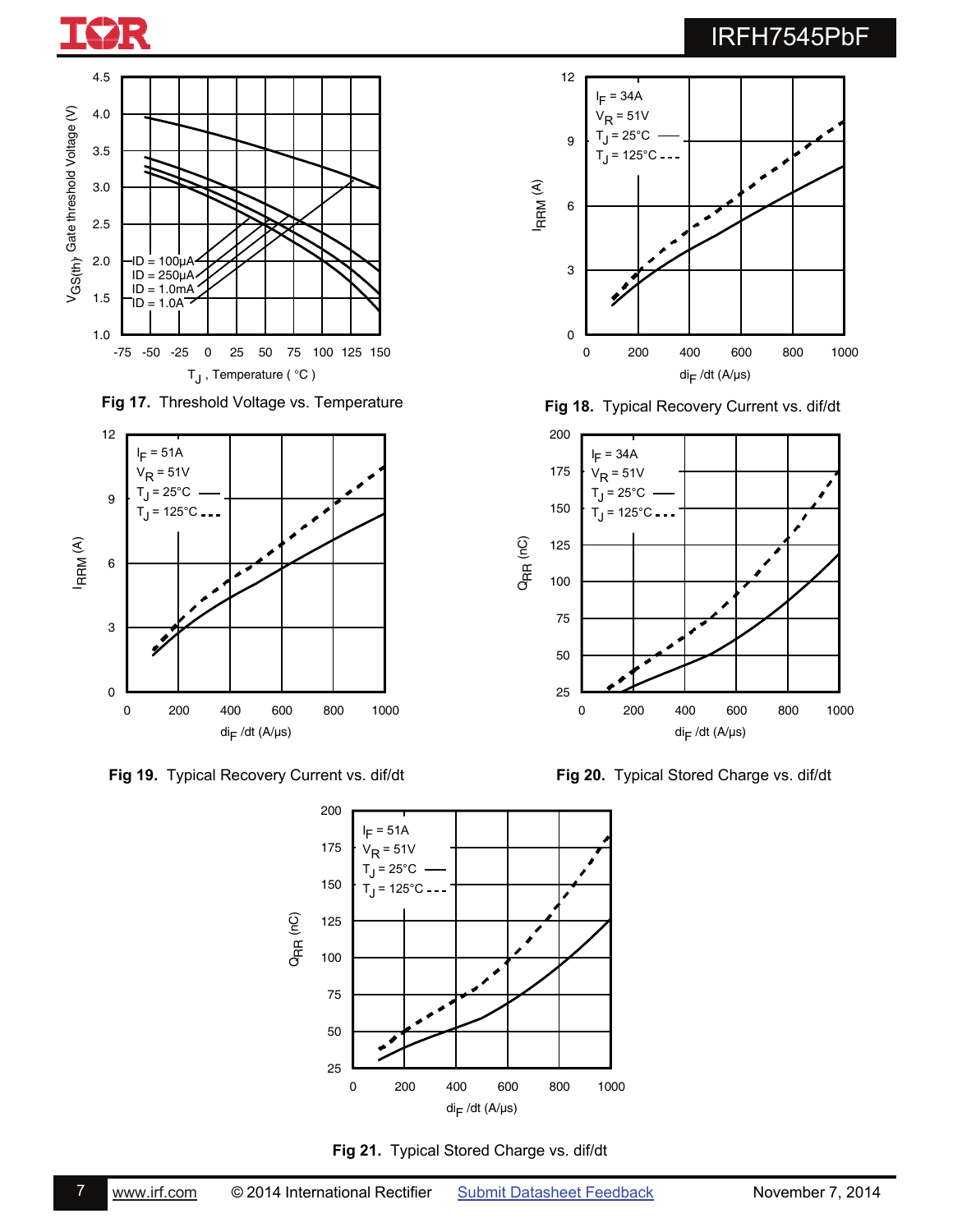



**Fig 22.** Peak Diode Recovery dv/dt Test Circuit for N-Channel HEXFET® Power MOSFETs



**Fig 23a.** Unclamped Inductive Test Circuit



**Fig 24a.** Switching Time Test Circuit



**Fig 25a.** Gate Charge Test Circuit



**Fig 23b.** Unclamped Inductive Waveforms



**Fig 24b.** Switching Time Waveforms



**Fig 25b.** Gate Charge Waveform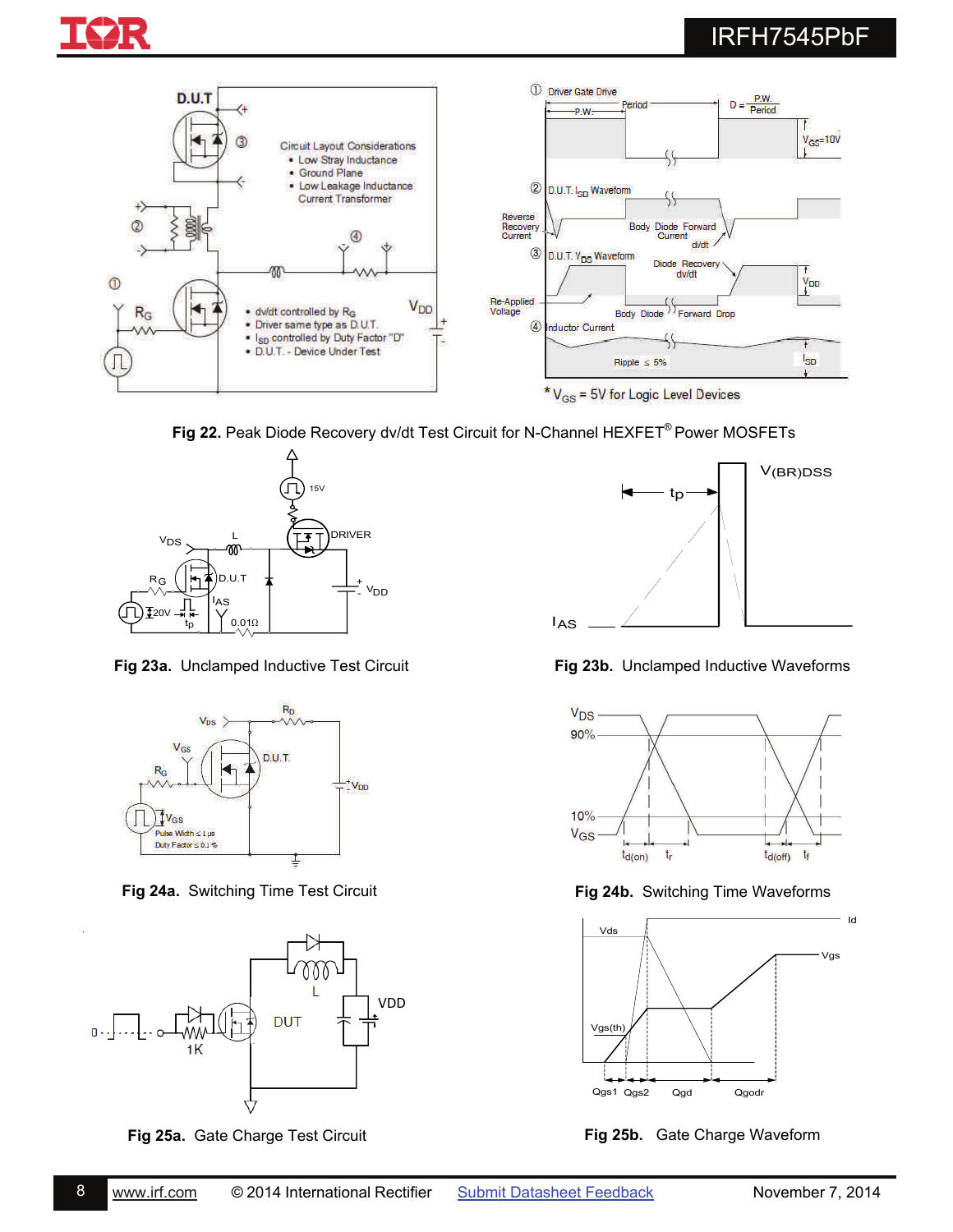

### **PQFN 5x6 Outline "E" Package Details**









| $\frac{S}{Y}$  | COMMON             |       |             |        |  |
|----------------|--------------------|-------|-------------|--------|--|
| M<br>B<br>O    | MM                 |       | <b>INCH</b> |        |  |
|                | MN.                | MAX.  | MIN.        | MAX.   |  |
| Α              | 0.90               | 1.17  | 0.0354      | 0.0461 |  |
| þ              | 0.31               | 0.51  | 0.0130      | 0.0189 |  |
| С              | 0.195              | 0.300 | 0.0077      | 0.0118 |  |
| D              | 4.80               | 5.25  | 0.1890      | 0.2028 |  |
| D1             | 3.91               | 4.31  | 0.1539      | 0.1697 |  |
| D2             | 4.80               | 5.10  | 0.1890      | 0.1968 |  |
| Ε              | 5.90               | 6.25  | 0.2323      | 0.2421 |  |
| E1             | 5.65               | 6.15  | 0.2224      | 0.2362 |  |
| E <sub>2</sub> | 1.10               |       | 0.0594      |        |  |
| E <sub>3</sub> | 3.32               | 3.78  | 0.1307      | 0.1480 |  |
| E <sub>4</sub> | 3.52               | 3.72  | 0.1346      | 0.1409 |  |
| E5             | 0.13               | 0.32  | 0.0071      | 0.0126 |  |
| e              | 1.27<br><b>BSC</b> |       | 0.050       | BSC    |  |
| L              | 0.51               | 0.86  | 0.0020      | 0.0098 |  |
| L1             | 0.38               | 0.71  | 0.0150      | 0.0260 |  |
| L2             | 0.05               | 0.25  | 0.0201      | 0.0339 |  |
|                | Ω                  | 0.18  | Ω           | 0.0071 |  |

For more information on board mounting, including footprint and stencil recommendation, please refer to application note AN-1136: <http://www.irf.com/technical-info/appnotes/an-1136.pdf>

For more information on package inspection techniques, please refer to application note AN-1154: <http://www.irf.com/technical-info/appnotes/an-1154.pdf>

### **PQFN 5x6 Outline "E" Part Marking**



Note: For the most current drawing please refer to IR website at <http://www.irf.com/package/>